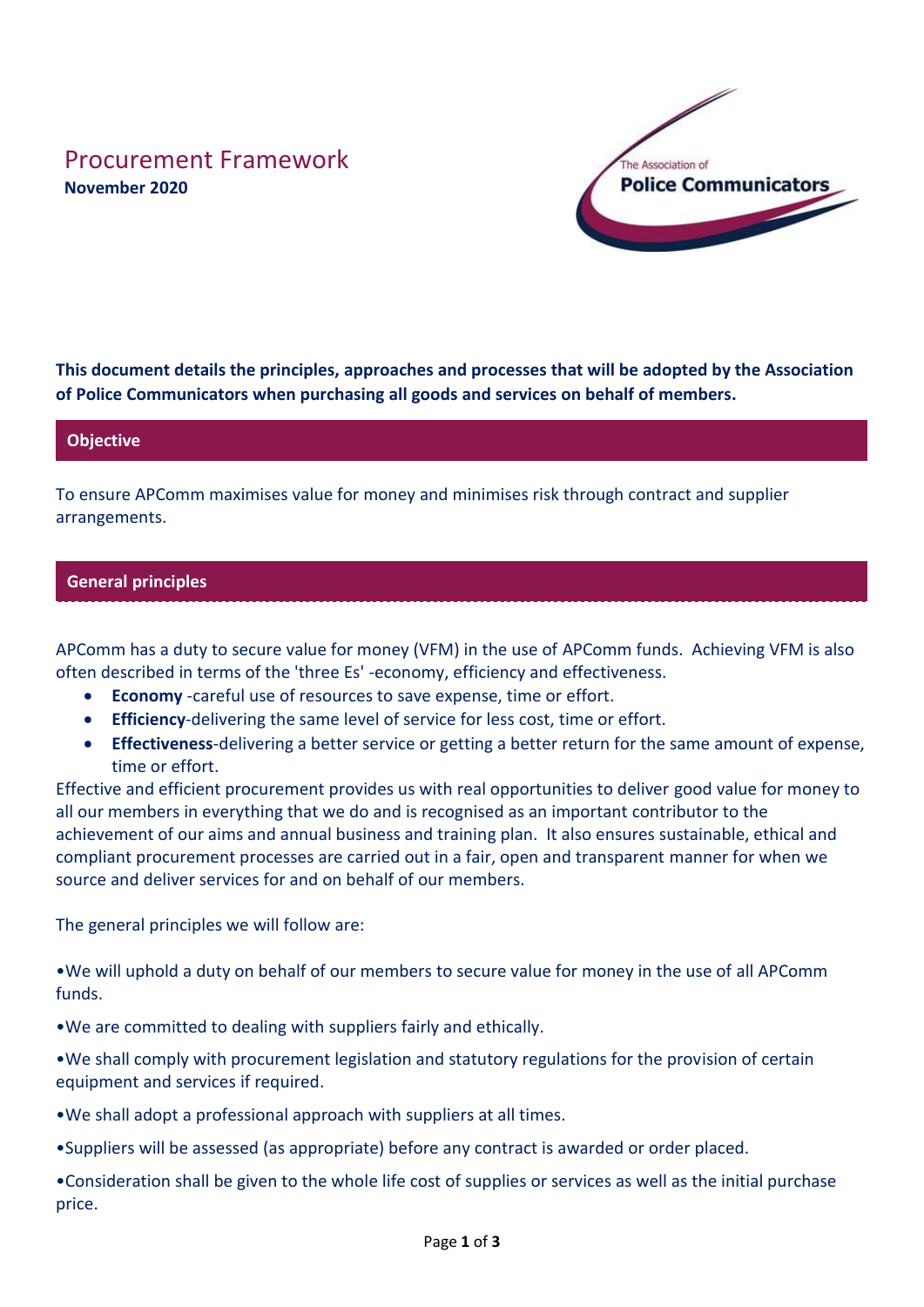•An annual report will be produced for transparency of our members and reported at our AGM on the contracts we have established each financial year.

•All procurement activity will conducted in line with this procurement framework. Exemptions will only be granted in specific exceptional circumstances.

### **Procurement processes**

APComm has a set of thresholds in place which determines how we engage with suppliers. For lower value requirements with a total value of less than £5k it is possible to place an order directly with a supplier that offers the services or requirements that APComm is seeking. For purchases between £5k and £50k, three quotes are required. In the unlikely event that purchases exceed this amount, a more formal process may be employed.

The below table documents the process for all purchases and contracts:

| Value             | Process requirement                 | APComm Responsible Lead              |
|-------------------|-------------------------------------|--------------------------------------|
| Up to £5,000      | Place an order with a supplier      | Any APComm Executive Member          |
|                   | that is deemed best value for       | to authorise.                        |
|                   | money and provides good             |                                      |
|                   | service to meet the requirements    |                                      |
|                   | and objectives as outlined by       |                                      |
|                   | APComm.                             |                                      |
| £5,001 to £50,000 | Outline the core service            | <b>APComm Treasurer to authorise</b> |
|                   | requirements. Seek three            | contract award and provide           |
|                   | quotations to seek value for        | scrutiny to tender process.          |
|                   | money and best service delivery.    |                                      |
|                   | Evaluate against criteria and       |                                      |
|                   | objectives set before awarding      |                                      |
|                   | contract.                           |                                      |
| +£50,000          | Seek three written proposals to     |                                      |
|                   | seek value for money and best       |                                      |
|                   | service delivery. Evaluate          |                                      |
|                   | against criteria and objectives set |                                      |
|                   | before awarding contract.           |                                      |
|                   | Undertake supplier due              |                                      |
|                   | diligence.                          |                                      |

## **Purchasing processes**

The following principles shall apply to all purchases made by APComm:

- Purchases shall be made in line with approved budgets.
- We operate a strict, no PO, no PAY policy. As such no supplier should be instructed to provide any goods or services without an approved Purchase Order number.